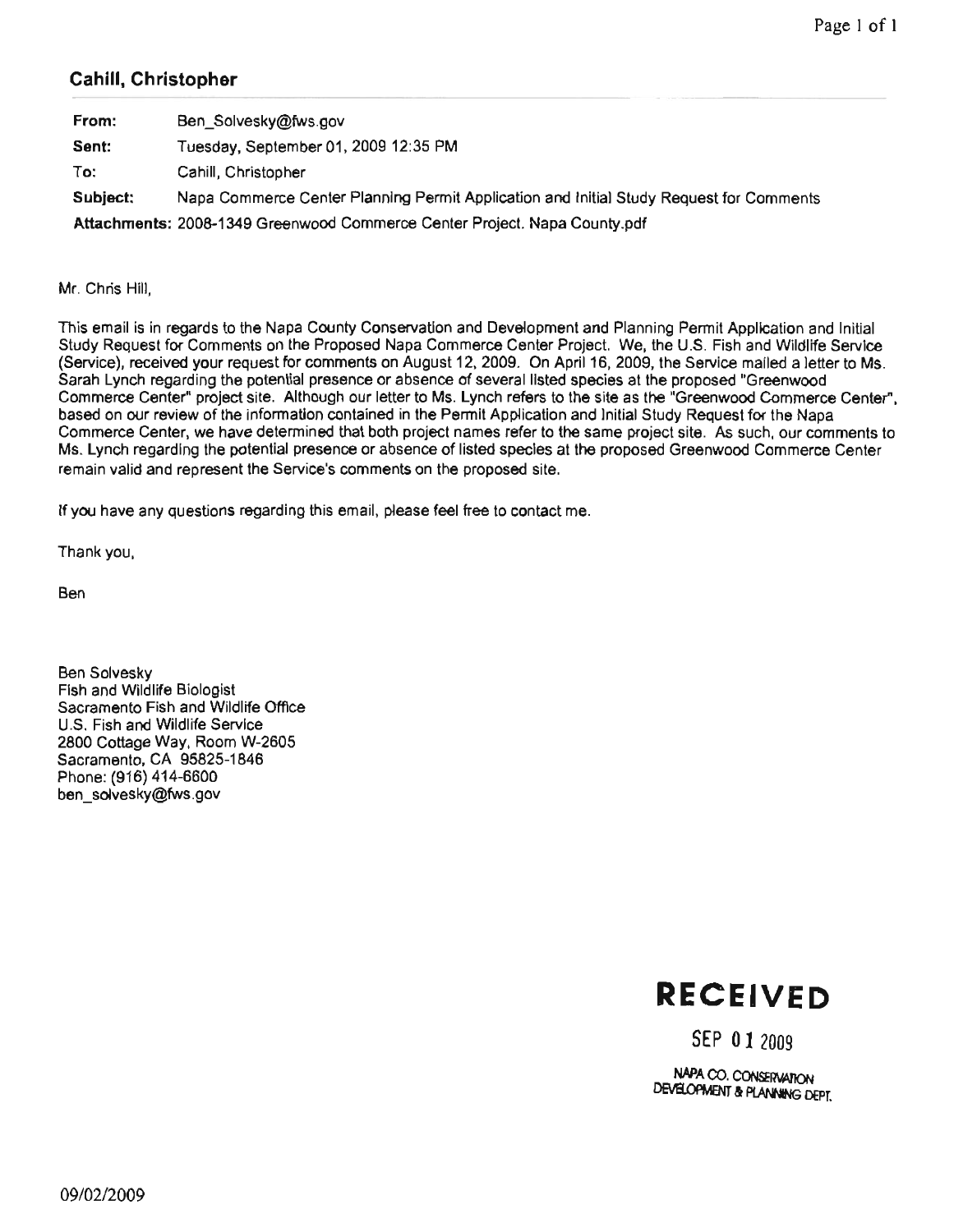

# **United States Department of the Interior**

FISH AND WILDLIFE SERVICE Sacramento Fish and Wildlife Office 2800 Cottage Way, Room W-2605 Sacramento, California 95825-1846



 $\ddot{\cdot}$ 1136

Wa<br>Wa

In Reply Refer To: 81420-2008-TA-1349

Monk & Associates, Inc. 1136 Saranap Ave., Suite Q

Ms. Sarah Lynch Associate Biologist APR 1 6 2009 REGEIVEB **SEP 81 2009** 

Dear

This

Bevelower of **MEVIEW**<br>Center project s .<br>rce C m<br>. or<br>C  $\overline{c}$ ver<br>The Greenwoo c<br>co  $\alpha$  $\overline{\phantom{a}}$ Service r t<br>L S<br>fn<br>m nut Creek, California<br>sety - Tacknical Arc 5'<br>nc ss<br>y, Napa County, California , (<br>ch<br>ca  $\ddot{\phantom{a}}$ 

Dear Ms. Lynch:

J.S. Fish and<br>te located ת<br>קו  $\frac{F}{T}$ <br>or  $\frac{F}{T}$ of the threatened California red-legged frog (Rana aurora draytonii) (red-legged<br>not fairy shrim (Branchinecta lunchi) (fairy shrimn). In addition, the Service ic<br>~ response is provided under the ded (16 U.S.C. 1531 *et seq.*) (A C,<br>if<br>El to by your April 14, 2008 request for definited assistance<br>ervice) on the proposed Greenwood Commerce Center<br>riles north of the City of American Canyon, in Napa C<br>ceived by the Service on April 15, 2008. At issue are by imately 2.5 miles north of the City of American Canyon, in Napa Correquest was received by the Service on April 15, 2008. At issue are the threatened California red-legged frog (Rana aurora drayton all poor larry shimp (*Brahtmetta tylem*) (tany shimp). In addited about the endangered showy Indian clover (*Trifolium amoenum*) ds (*Lasthenia conjugens*) at the project site. This response is provided y of the Endangere (Service) conserved Contra your April 14, 2008 request for technical assistance<br>(Service) on the proposed Greenwood Commerce Central<br>of the City of American Contra in Napa e proposed Greenwood Commerce Cen<br>f the City of American Canyon, in Napa<br>le Service on April 15, 2008. At issue a (*Rana aurora arayı*<br>fairy shrimp). In ad<br>r (*Trifolium amoeni*<br>This resnonse is nr  $\boldsymbol{\mathcal{S}}$  or  $\boldsymbol{\mathcal{S}}$ th<br>threatened<br>the n<br>A<br>Ir )8<br>20<br>foi<br>res eci<br>| C<br>20 Indian about the examples one of the project site. This<br>Inity of the Endangered Species Act of 1973, as amen  $\mathbb{L}$  $T$ <br>ar Endanger<br>Endanger<br>Endangered 1973, as<br>. recommendations<br>recommendations<br>recommendations<br>recommendations le<br>*cto*<br>m exies Act of<br>extions on t ed<br>'ni<br>A ace of the threatened California<br>vernal pool fairy shrimp (*Brancl*<br>erned about the endangered sho  $\frac{1}{2}$ ron<br>icu<br>s<br>ur mately 2.5 mil<br>quest was rece de about the c<br>ds (*Lasthenia*<br>y of the Endar use use experience<br>use imately s.<br>in<br>e S

sh<br>a<br>r<br>r : t<br>v for from the Endangered Species Act of 1973, as amended (10 0.3.C. 1)<br>comments and recommendations on the status of the red-legged frog, for clover and Contra Costa goldfields are based on: (1) a March 18-20 2(<br>tel<br>A ia<br>ei  $\frac{1}{8}$ ss:<br>Sit<br>dr ).;<br>d<br>h ire based on: (1) a March<br>Red-legged Frog Site Asse<br>Vernal Pool Crustacean<br>14, 2008: and (4) other in: hover, and Conflictions on the states of the red regge<br>lover, and Contra Costa goldfields are based on: (1) a Mar al Pool Crustace<br>08; and (4) other sz<br>D response<br>Set<br>Set se<br>88<br>al ourself; (2) *California Re*<br>ated April 14, 2008; (3) *V*<br>*rce Center* dated April 14 e Service and yourself; (2) California<br>merce Center dated April 14, 2008; (3 ce Center dated April 14, 2008; ( Ac<br>D<br>fie  $\frac{2C}{c}$ ge<br>Or<br>fra  $\alpha$ ver<br>ice<br>co:

ed frog, egged<br>ws: aments and recommendations on the California red-1531 redian clover, and Contra Costa goldfields are as follow ommendations on the California re<br>nd Contra Costa goldfields are as f o:<br>a os<br>. ati<br>a (

# ii<mark>a red-le</mark>gged fi y<br>io

the western United States. Adu<br>trian vegetation closely associat site in the state. The eri<br>eta presence<br>Presence e v from a rea-legged frog is the largest native frog in the v<br>rogs typically use dense, shrubby, or emergent riparian og ir frog<br>ged frog is the largest native:<br>. ar<br>bb s i  $\ddot{x}$ )<br>d<br>d

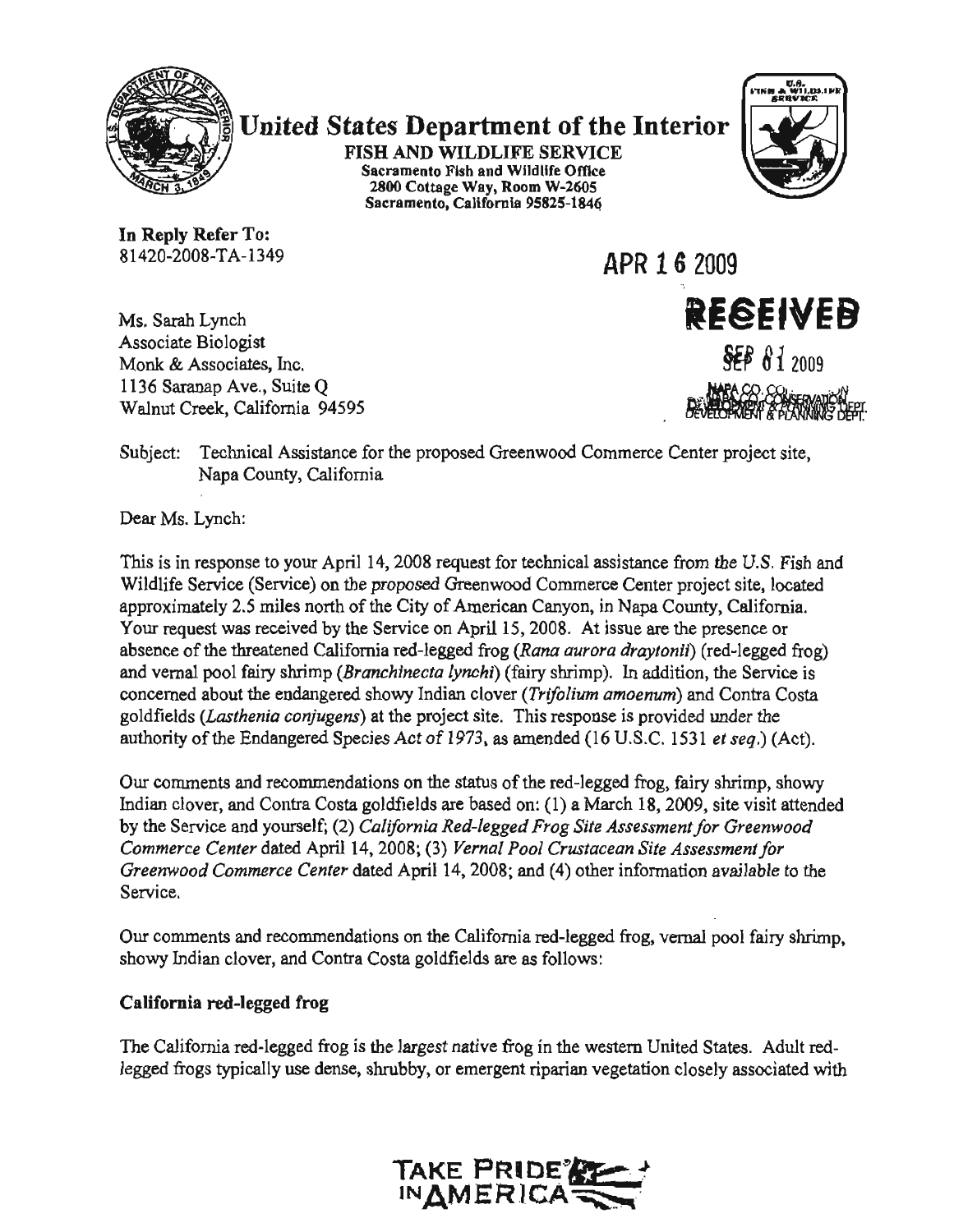deep (>2.3 feet), still, or slow-moving water (Hayes and Jennings 1988). However, individuals also have been found in ephemeral creeks and drainages and in ponds that may or may not have riparian vegetation. This species disperses upstream and downstream of their breeding habitat to forage and seek sheltering habitat. Habitats include nearly any area within 1-2 miles of a breeding site that stays moist and cool throughout the summer (Fellers 2005). Potential sheltering habitat for California red-legged frogs is all aquatic, riparian, and upland areas within the range of the species and includes any landscape features that provide cover, such as existing animal burrows, boulders or rocks, organic debris such as downed trees or logs, and industrial debris. California red-legged frogs have been documented using a variety of upland habitats as well as riparian corridors for migration. They have been recorded migrating overland in approximately straight lines without apparent regard to vegetation type or topography. A study in thern Santa Cruz County found that the animals traveled distances from 2 miles without apparent regard to topography, vegetation type, or rid. 2003). S<br>ik<br>)3 uz County found that the animals traveled distances from 0.25 miles to more than that the original corridors (Bu<br>with annorent regard to topography, vegetation type, or ringrian corridors (Bu  $\frac{5}{4}$ e northern  $\ddot{\phantom{a}}$ parial<br>. .  $\overline{\mathbf{a}}$ from site ah.  $20$ 

apparent y<br>y ramage, and grassy<br>nal burrows capable<br>ls are not inundated<br>prnia red-legged frog og<br>;<br>ul utilizing the project site. According to National<br>hial freshwater pond less than 300 feet from project site<br>and provides potential breeding habitat for red-legged than 300 feet from project site<br>ding habitat for red-legged miles proposed we also Critical Critical Critical Critical Critical Critical Critical Critical Served West and Theories and Critical Divinor nexts of the year when pools are not inundate a-legged<br>legged fro<br>iers that w to ie<br>at<br>pn posed Critical Habitat Unit SOL-2 and 2.3 miles downstream of California recorded Critical Habitat Unit SOL-3 (CNDDB 2009). There are no physical bar<br>went dispersing red-legged frogs from utilizing the project site. Accord 2.1 Site contains open grassy upland areas, an ephemeral of<br>2.1 suitable to red-legged frogs, including countless animals. sheltering habitat for the frog during parts of the year when poolso 2.1 miles downstream and within dispersal distance of Californitical Habitat Unit SOL-2 and 2.3 miles downstream of Californitical sic<br>diu<br>ha red-legged extended values<br>1.3 miles downstream of<br>1.000 DDB 2009). There are al bro<br>... ect<br>on<br>:nt OC<br>th<br>... and provided the suitable suitable. 2005, ing red-legged frogs from utilizing "Because al wet swales, suitable to red-legged is<br>ling sheltering habitat for the frog dure<br>is also 2.1 miles downstream and wit property.<br>the contains open grade<br>that is red-leagues. mstream an<br>it SOL-2 ar I Critical Habitat Unit SOL-3 (C<br>dispersing red-legged frogs from<br>Inventory maps, there is a pere tory maps, there is a pere<br>ains emergent vegetation alkaline and 48 to 2012<br>gs.<br>cording to the *Revised* proje  $\frac{H}{H}$ e proposed<br>hemeral we shrimp  $\frac{1}{10}$ <br>ite is<br>sed  $\frac{1}{10}$ le<br>vi<br>te nd<br>Di pr<br>e s v<br>tl is<br>gs

ec<br>1<br>.. the area of the contracted areas.<br>the project point of the project point of the results of any survey a<br>lai<br>lai uitable upland<br>Its of any surv .<br>Ce n,<br>fy r *the*<br>iparie<br>ime c these habitat types, depending on the time<br>able aquatic breeding habitat, but where<br>o support a negative finding with the res eys fa<br>atic. 1 ged Frog, dated August 2005, "Because CRF are known to use aquatic<br>bitat, they may be present in any of these habitat types, depending on the<br>ven property. For sites with no suitable aquatic breeding habitat, but wh n<br>It v<br>tl ur<br>... d<br>se er<br>un<br>bi  $\overline{a}$ \* 1<br>n t<br>. ጌ tic breeding h<br>a negative fir m<br>re<br>bi n Site Asses<br>Cause CRF Site As<br>ause Cl depending pools are *nevised*<br>rog, dated Augus<br>hey may be prese rding to the *Revised*<br>d Frog, dated Augus<br>at, they may be prese, property. For sites<br>rsal habitat exists, it<br>nce." en property. For supersal habitat exists<br>dance." sal h<br>nce."<br> ن<br>ت

### h<mark>rim</mark><br>timp ve<br>. ni:<br>... indi<br>indi i<br>al po

נ<br>ו from rainages, rock outcrop pools,<br>1998). Occupied habitats range is<br>permal pools up to 12 acres wit I swales (Eriksen and Belk 1999; Helm 1998). Occupied habitats range is<br>pools as small as one square yard to large vernal pools up to 12 acres wit<br>from 1.2 inches to 48 inches. Water movement between within<br>al pool fairy s veen within<br>s. These movement<br>opulations exist or m<br>it  $\ddot{\phantom{0}}$  $\frac{1}{2}$ eventual pool tarry shirmp to move between mutudual pools. These spenetic evidence, indicate that vernal pool fairy shrimp population idual pools<br>ids from <mark>e</mark>s<br> when breeding and the breeding and the breeding and the breeding and the breeding and the breeding and the breeding and the breeding and the breeding and the breeding and the breeding and the breeding and the breeding and ing depths ranging from 1.2 inches to 48 inches. Water movement between u<br>di<br>fr T<br>Cl<br>OC<br>et red-individual poo<br>cool fairy shrimp<br>ther than individus<br>easonal wetlands es<br>O<br>Li rent<sup>1</sup><br>lual p<br>indi From Contract the Contract of the Contract of the Contract of the Contract of the Contract of the Contract of the Contract of the Contract of the Contract of the Contract of the Contract of the Contract of the Contract of S incress. Water move<br>to move between individe<br>that vernal pool fairy than ا<br>1 أ  $\frac{1}{2}$ e<br>le ed by entire vernal pool com<br>imp have been observed in p I fairy shrimp can inhabit alkaline j<br>s, and vernal swales (Eriksen and I<br>ock outcrop pools as small as one s on us or<br>es to<br>rimp ns, as well as genetic evidence, indica<br>hand are defined by entire vernal pool<br>l pool fairy shrimp have been observe the shrimp can inhabit alk g f<br>al<br>ct hangin<br>ws verreli<br>il as ger w.<br>. otl<br>all w<br>ar<br>fa po<br>n 1<br>es i<br>individual<br>individual re<br>n e<br>M m<br><del>tt</del>e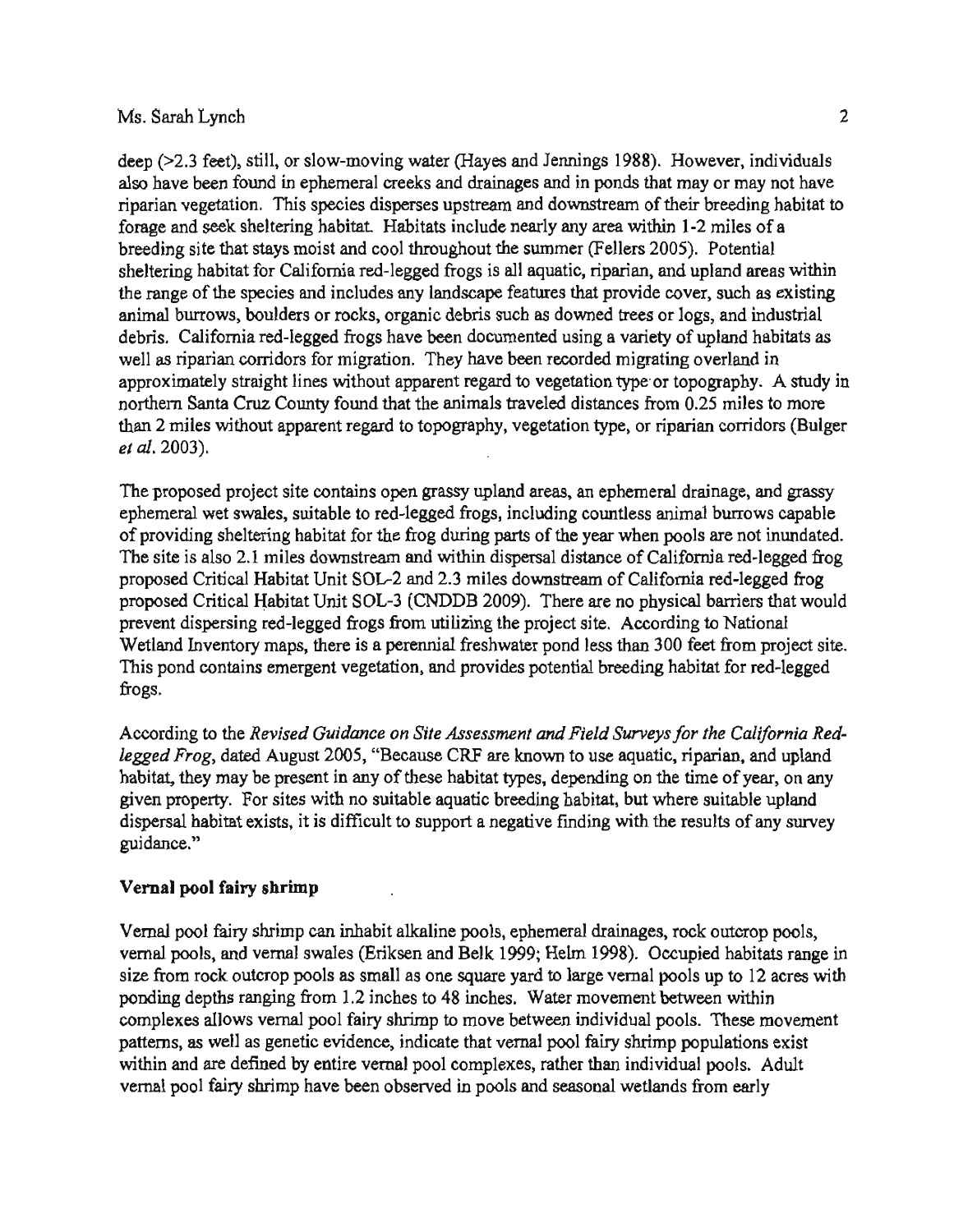December to early May. The primary historic dispersal method for vernal pool fairy shrimp was likely large scale flooding resulting from winter and spring rains which allowed colonization of different individual vernal pools and vernal pool complexes. An important adaptation is that the vernal pool fairy shrimp has a relatively short life span, allowing it to hatch, mature to adulthood. and reproduce during the short time period when pools contain water. It can reach sexual maturity in as few as 18 days and can complete its lifecycle in as little as 9 weeks. In addition, soils in vernal pool fairy shrimp habitats may contain viable cysts from several years of breeding. The project site contains an ephemeral drainage and grassy ephemeral wet swales suitable to providing habitat for the vernal pool fairy shrimp. Adjacent to the project site (upstream) are larger and more numerous ephemeral pools. The nearest vernal pool fairy shrimp occurrence is located within 1.2 miles of the proposed project site at the Napa County Airport. Due to the In occurrences and the presence of suitable habitat on site, it is possible this site.  $\ddot{\phantom{0}}$ se proximity of known<br>s species may inhabit the y c<br>ly<br>cl ur<br>ite en<br>C Mendocino, occurrences documented

# wer<br>..... o<mark>wy India</mark>r

e<br>C and ties. Originally, it ranged from Mendocino County south to Sonoma,<br>unta Clara counties, and east to Napa and Solano counties. The species<br>of habitats including low, wet swales, grasslands and grassy hillsides. It<br>theory so this site. Indian I of its 24 historically known locations, whistorical process and solar to Sone<br>In order and Solar solar solar states. The state was said the good and solar section is the state of the good is the state of the good is the a and Solano counties.<br>s, grasslands and grass<br>ion. This listed plant l th<br>et<br>es ted from all of its 24 historically known locat<br>the insuly it ranged from Mendocino County sout Solisted planet site. Due<br>Solist Steet, and Solist is spected<br>of this spec e<br>a chis s solar elevation below 328<br>ite, it is possible seeds of<br>any occur on site hi<br>oi welow 3<br>le seeds w 328 feet elevation.<br>2.8 miles south of the p<br>site, an elevation belov<br>tt site, it is possible see e.  $\frac{1}{2}$  on si tats including low, wet swale<br>y soils below 328 feet elevan Costa بے<br>or<br>el , Alameda and Santa Clara counties, and<br>level in a variety of habitats including level<br>liverous in moist, heavy soils below 3 to occur 2.5 miles west and 2.8 m<br>wet swales and grasslands on site, a<br>of this species near the project site<br>in the seed bank and this species r y Indian clover was extirpated from a<br>red in seven counties. Originally, it ra<br>1, Alameda and Santa Clara counties, rt<br>Sie meavy sons bear,<br>S miles west and<br>nd grasslands on Contract the share with generate the projecture of this species near the projection. d<br>باا<br>س able wet swales and grasslands<br>
ences of this species near the p<br>
it within the seed bank and this c<br>5 i<br>10<br>2 ar  $\frac{1}{\sqrt{2}}$  was extirp occurrences, mois<br>cur 2<br>rales clo<br>ei  $\text{red}a$ ability grows is<br>ically grows is<br>interested to ob th<br>Cali biology<br>biology<br>the the the theory pund in a<br>Ily grow<br>nented t o<br>ir<br>ta conditions<br>a Service. eu<br>ar

# ie  $\overline{\phantom{a}}$ .<br>.

ey y  $\frac{1}{2}$  is from east in woodlarged to  $\frac{1}{2}$  $\frac{1}{2}$  in woodid exes<br>he<br>called nt<br>Cip<br>21 ands from sea level to 1,500 feet. Currently, 22 populations are believ<br>locino, Napa, Marin, Contra Costa, Alameda, Solano and Monterey co<br>was documented less than 1.5 miles north of the project site in 2005. les north of the project site in 2005.<br>les north of the project site. Due to the<br>commences it is not illustrial appears e to<br>cie<br>cf el<br>tel<br>... this spe fields grow in vernal pools, within open grassy a<br>ea level to 1,500 feet. Currently, 22 populations a<br>, Marin, Contra Costa, Alameda, Solano and Mor *dicua, colario and NO* es<br>on<br>A is ted 3 miles north of the project<br>tearby occurrences, it is possibl ols, within oper  $\begin{bmatrix} 1 & 1 \\ 2 & 3 \\ 3 & 5 \\ 1 & 1 \end{bmatrix}$ Alameda, in verna<br>500 fee rence has been documented 3<br>ands an site and recent nearh costa Goldfields<br>Costa goldfields g<br>de famos dand in,<br>les<br>cu sslands on site and rec<br>this lotter, we give rest d<br>d<br>d<br>d 」 ent<br>er<br>au restance<br>ostangol<br>ls from endocino, Nap<br>int was docum<br>currence has b , í<br>oc<br>ha a ( re<br>nt<br>n

r, we give you our approval to implement a protocol survey for the California red-<br>and vernal pool fairy shrimp at the proposed Greenwood Commerce Center Project<br>ver, given the location of the site and habitats currently p hrimp, as well as the conditions at the project site, negative results may not be<br>Service. In addition we also recommend surveys be conducted for rare plants in  $k$  may  $\infty$ <br> $k$  the Ca p at the proposed Greenwood Commerce C<br>le site and habitats currently present at this<br>common debat the angular of this listed and has the about the about of Cantonna red-regged hogs to utilize a variety<br>s biology and ecology, we recommend that the presence of this listed an sted am<br>ng of th<br>results sent at u<br>a variet g and fairy shrimp, as well as the conditions at the project site, negative repted by the Service. In addition we also recommend surveys be conducted , 1<br>hd<br>nd listed feet, survey<br>International feet, one of the feet of the set of the set of the set of the set of the set of the set of the s sence of the<br>ent understant<br>of site mers presence<br>P o<br>ce<br>ite areas wo<br>re<br>en: di<br>it<br>it the collection of the state<br>ing habitat, the ability of Californis<br>s biology and ecology, we recomment the project site. We caution that I as its biology and ecology, we recomm<br>umed at the project site. We caution that<br>g and fairy shrimp, as well as the conditiented by the Service. In addition we als occi<br>Monte<br>Note  $\frac{1}{2}$  the location of the atom of the atom of the atom of the atom of the atom of the atom of  $\alpha$ . al<br>re<br>C pive you our appi<br>Presented pool fairy sh f<br>we<br>ce al<br>cc<br>cite e<br>Lit<br>L and some single<br>s letter, we<br>define and k frog and v<br>However, g<br>nding habi  $\det$  by the ue<br>ds<br>og s<br>le th<br>ge<br>:. for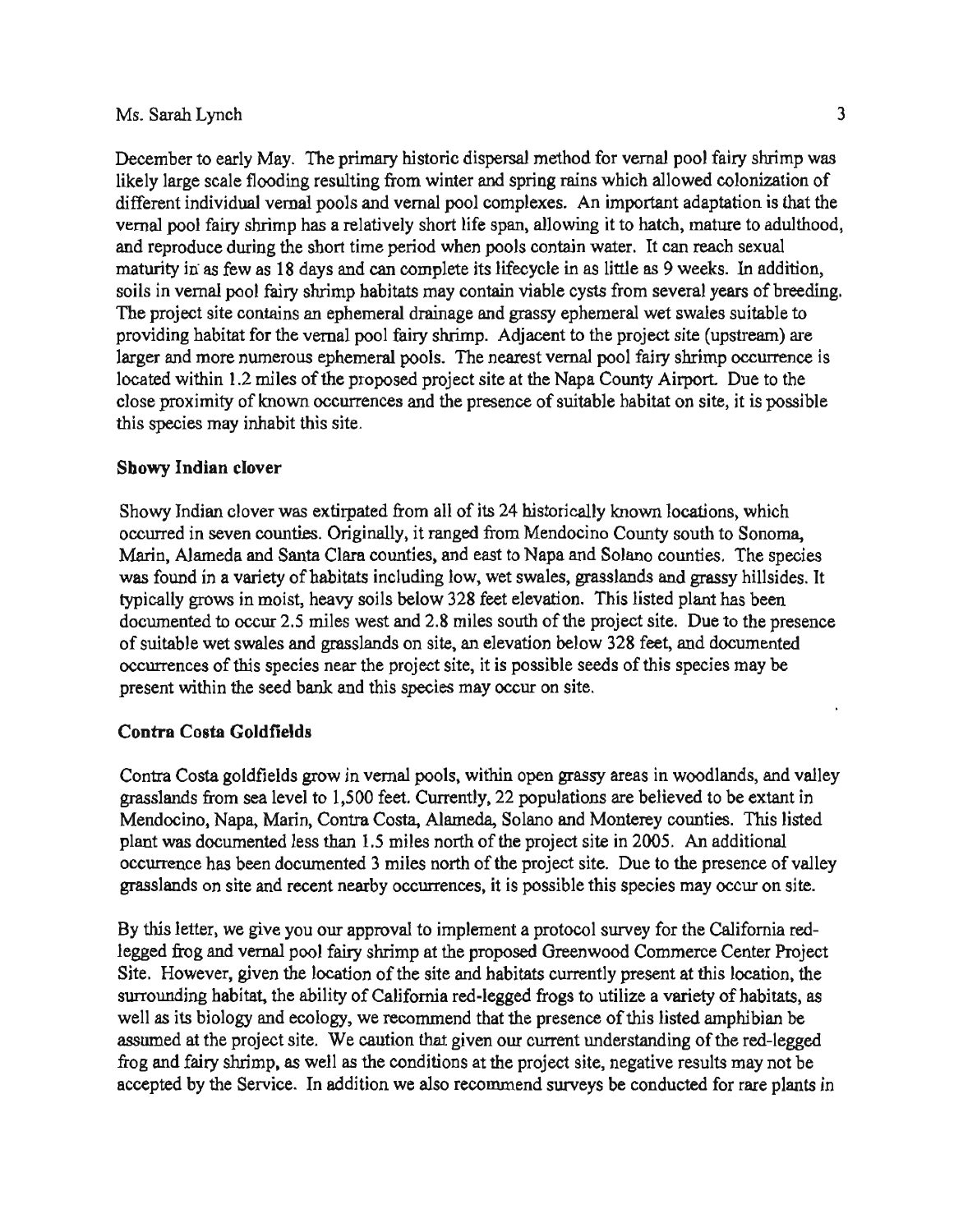accordance with the standardized guidelines issued by the regulatory agencies (U.S. Fish and Wildlife Service 1996, California Department of Fish and Game 2000) and the California Native Plant Society (2001).

If you have any questions regarding our response on the proposed Greenwood Commerce Center Project Site, please contact Ben Solvesky or Ryan Olah of my staff at the letterhead address, telephone (916) 414-6600, or electronic mail at Ben Solvesky@fws.gov or Ryan Olah@fws.gov.

Sincerely,

Oh Magano

cc:

Scott Wilson, and Liam Davis, California Department of Fish and Game, Yountville, California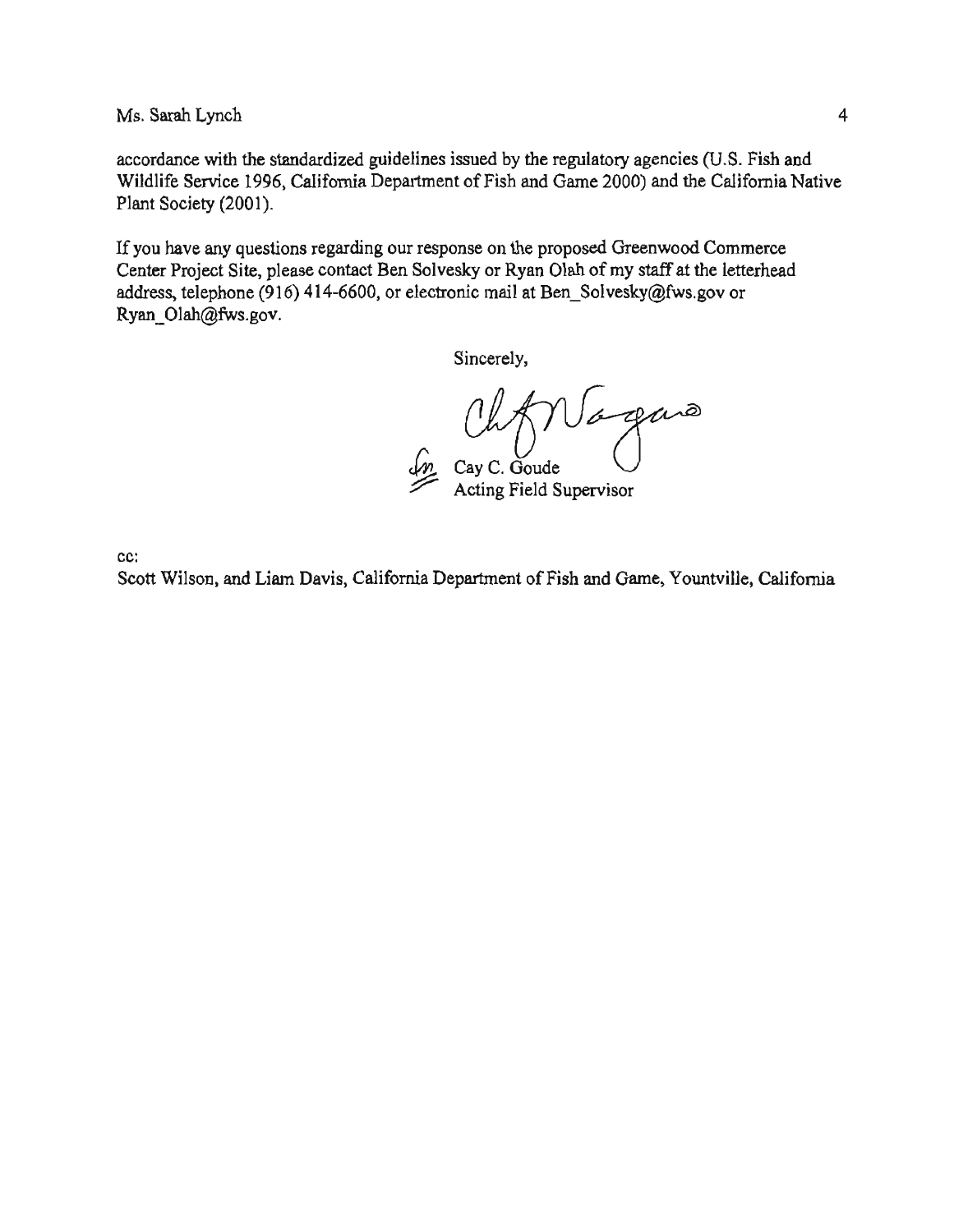## **Literature Cited**

- Ahl. J. S. B. 1991. Factors affecting contributions of the tadpole shrimp. Lepidurus packardi, to its oversummering egg reserves. Hydrobiologia 212:137-143.
- Bulger, J. B., N. J. Scott, Jr., and R. B. Seymour. 2003. Terrestrial activity and conservation of adult California red-legged frogs Rana aurora draytonii in coastal forests and grasslands. Biological Conservation 110:85-95.
- California Department of Fish and Game. 2000. Guidelines for assessing the effects of proposed projects on rare, threatened, and endangered plants and natural communities. (Revision guidelines.) Sac<br>in North Contri .<br>International survey guidelines.
- in<br>.. California (D.P. Tibor, editor). Sixth edition. Special Publication No. 1, California<br>Native Plant Society, Sacramento, 387 pp. cal<br>Car<br>Din california<br>California<br>California Native Collade Sat to Jean<br>Liety's inventory of rare and endangered vasculing<br>Sixth edition. Special Publication No. 1, C andit<br>iti<br>pp Native Plant Society, Sacramento, 38<br>n. C. H., and D. Belk. 1999. Fairy shi in<br>xtl<br>, 3  $\frac{a}{s}$ <br>anto of 1983 guidelines.) Sac<br>mia Native Plant Society.<br>Colifornia Native Plant. P. C. G. e<br>T<br>cie nti<br>Conference<br>Conference  $\frac{1}{10}$ <br> $\frac{1}{10}$ Pipeline
- rd playas. Mad y<br>Ja es, pools, a Belk. .<br>Cali<mark>fornia'</mark>s pı 37 pp.<br>rimp of iry s)<br>.<br>. n<br>Colorado<br>Colorado  $\begin{bmatrix} 15 \\ 2a \end{bmatrix}$ n, C. H., and D. Belk.<br>River Press, Eureka, ).<br>M .<br>iksen,<br>l
- Society. Paper Tibor, drawing. Paper Tibor, drawing. Paper Tibor, and Tibor. Paper Tibor. Paper Tibor. Paper T<br>Tibor, drawing. All the Society. Paper Tibor. Paper Tibor. Paper Tibor. Paper Tibor. Paper Tibor. Paper Tibor. alitornia red-legged frog. Pa<br>conservation status of Unite<br>ey, California.  $\frac{d}{ds}$ Inibian decimes the conservation storm<br>formia Press. Berkeley, California.<br>Habitat correlates of distribution o ed<br>Cic<br>Dri River Press, Eureka, California.<br>Ilers, G. 2005. Rana draytonii Baird and Girard, 1852b California.<br>552-554 in M. Lannoo (ed.). Amphibian declines the co 1, ra<br>in<br>LP G<br>bi<br>ni s, G. 2005. Rana draytonii Baird as<br>552-554 in M. Lannoo (ed.). Amp<br>States species. University of Calif rsity of Cal mana<br>management<br>Uni  $\frac{1}{x}$ <br>20
- endangered ca. United States Department of<br>Experiment Station, Fort The Sixth and California red-<br>The California red-<br>The and the foothill vellow-legged frog (Rana boylif): management. Pages 144-158 *in* K. Sarzo, K. E. Severson, and D. K.<br>Il coordinators). Proceedings of the symposium on the management of botanical<br>botanical<br>botanical survey alifor<br>*ana l*<br>and l<br>agem rall mammals in North America. United States Dep<br>Rocky Mountain Range and Experiment Station, F<br>Technical Report (RM-166): 1-458. nd M.R. Jennings. 1988. Habitat correlates of distribution of the G<br>frog (*Rana aurora draytonii*) and the foothill yellow-legged frog (*l*<br>ations for management. Pages 144-158 *in* R. Sarzo, K. E. Severson oi ed<br>:n ow<br>,<br>os ر<br>|<br>17 n<br>el<br>M ture, Forest Service, Rocky Mountain Range and<br>Colorado. General Technical Report (RM-166)  $\begin{bmatrix} 0 \\ 1 \end{bmatrix}$ of<br>Jo<br>R n<br>ir Rana aurora araytonu) and 1<br>for management. Pages 144-<br>lical coordinators). Proceedi in Collins, Colorado. General Technical Rep.<br>B. P. 1998. Biogeography of eight brachi. bi'<br>ay<br>cee Ha<br>ii<br>pe (technical coordinators). Pro<br>ians, reptiles, and small man<br>ture, Forest Service, Rocky to<br>Pi r<br>98<br>7 مہ<br>c*ol*<br>di<br>an  $M.P.,$  and  $M.R.$  Jenni<br>legged frog (Rang au rej<br>Fc<br>Di in  $\begin{array}{c}\n\vdots \\
\downarrow \\
\downarrow\n\end{array}$ ve<br>.
- rnia. Pages 124-<br>nduff, editors. Ec<br>edings from the 1  $\frac{1}{3}$ . es<br>to<br>n Sacramento, Californi<br>... -1<br>co<br>a I pool ecosystems-<br>ciety, Sacramento, ic<br>J<br>m ei<br>re<br>m ds<br>R.<br>e yel<br>Depo<br>Joo ry<br>C graphy of eight brach<br>
F. Bauder, D. Belk, E.  $\frac{1}{\sin \theta}$ ar<br>ra<br>k,  $\mathbf{r}$ ence. California Native Plant S ic<br>t l 1. Badder, D. Be<br>nanagement of v<br>prnia Native Plan ig<br>D.<br>: P Ba<br>เล<br>.a es<br>do<br>ge<br>E.<br>diit  $\begin{bmatrix} n, \\ a \\ C \end{bmatrix}$ שי<br>Mi<br>'al  $\begin{bmatrix} 1 \\ 1 \\ 2 \end{bmatrix}$ ln<br>.
- te<br>P and statution<br>#h Dekets ra<br>bi  $\mathsf{N}$ ail<br>!. s pint pds of **b**<br>}:40<mark>8-4</mark> 9'<br>m Pana<br>Pic<br>Pic
- vey 1991-1993 PGT-PGE/B<br>California ion Project. University of San 1 R. Brusca. 1992. Invert<br>1 Project. University of Sa 99<br>'er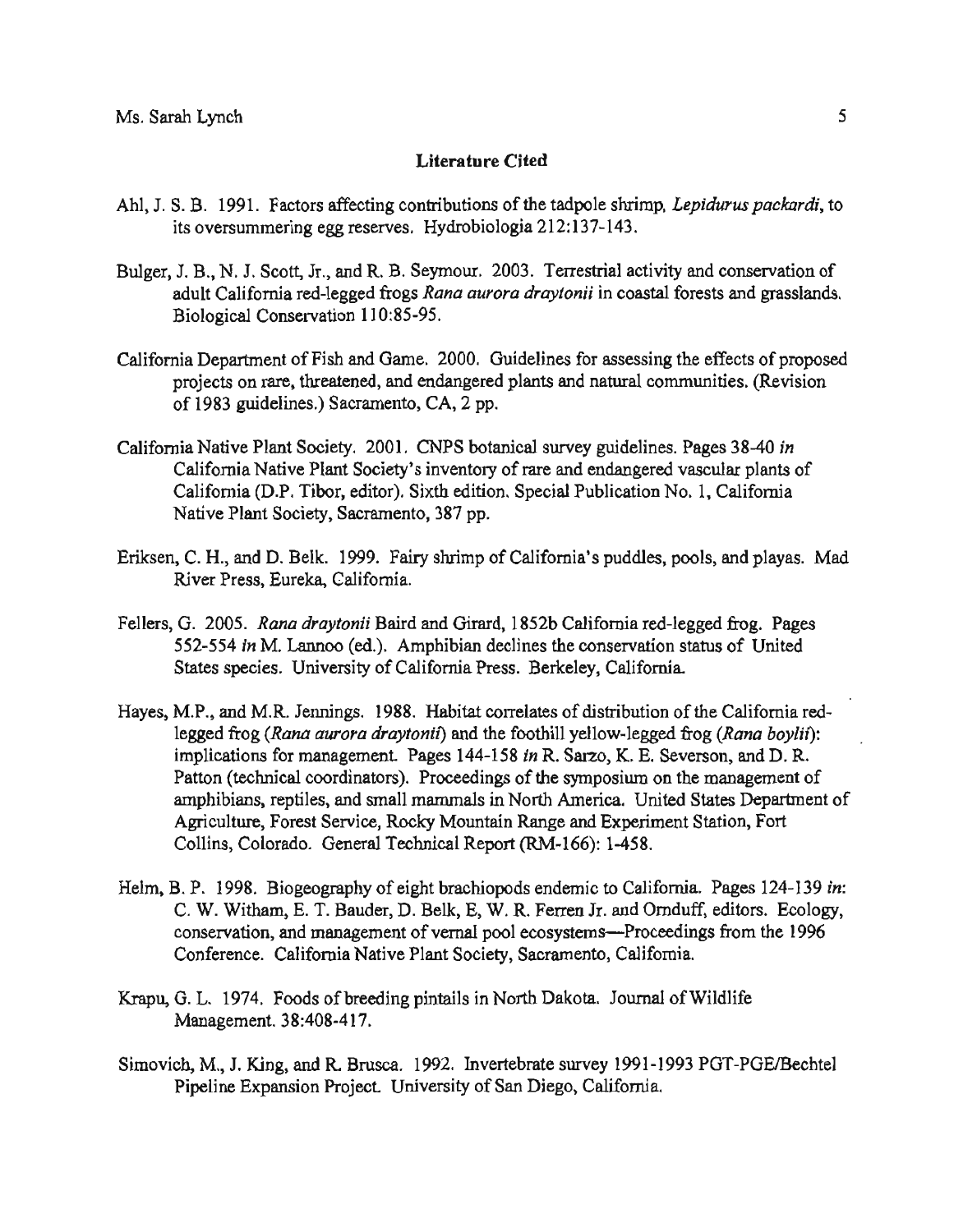- U. S. Fish and Wildlife Service. 2005. Revised Guidance on Site Assessment and Field Surveys for the California Red-legged Frog. Sacramento Fish and Wildlife Service Office. Sacramento, California.
- 1996. Guidelines for conducting and reporting botanical inventories for federally listed, proposed, and candidate plants. Sacramento, California. 2 pp.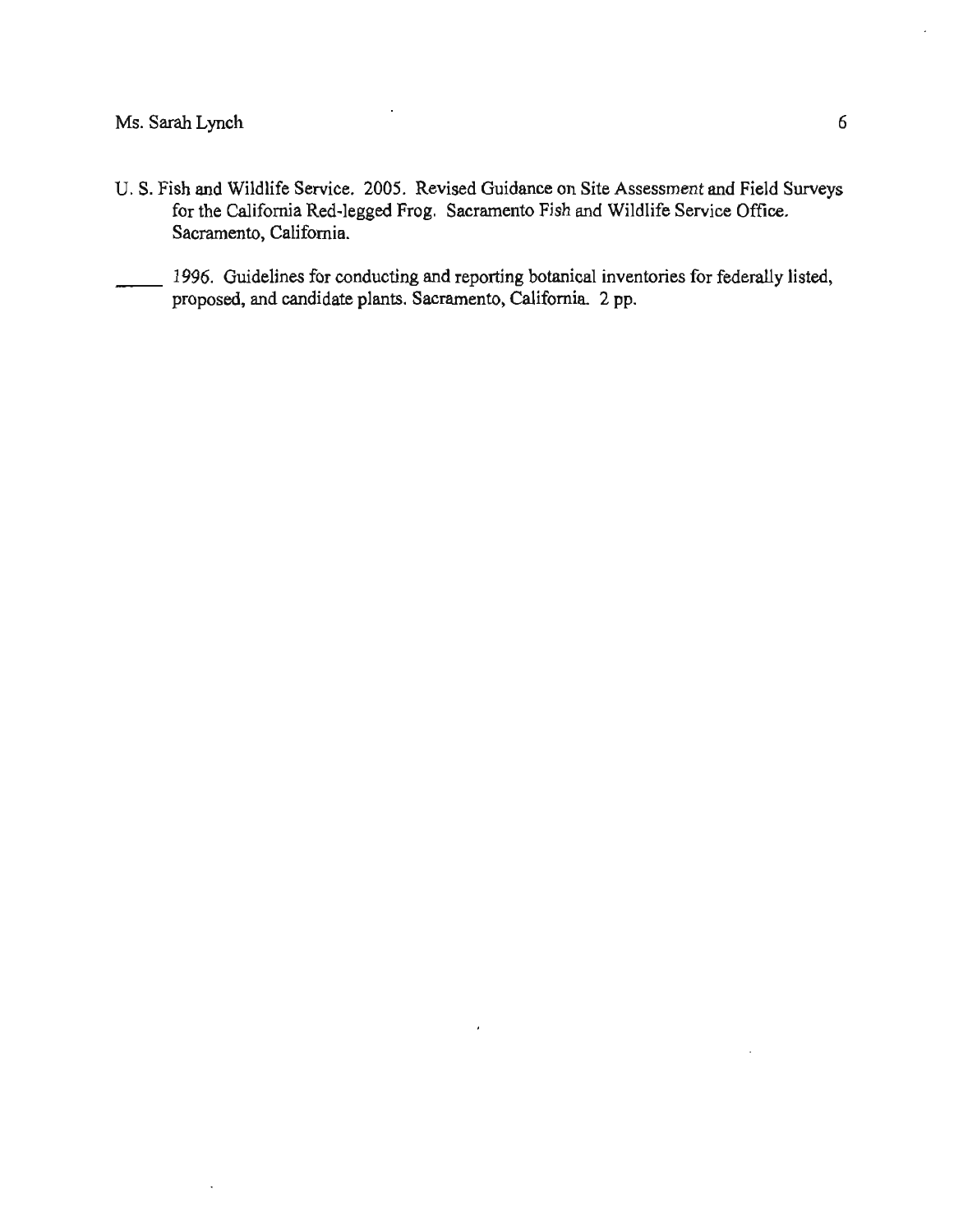

California Natural Resources Agency DEPARTMENT OF FISH AND GAME **Bay Delta Region** Post Office Box 47 Yountville, California 94599 (707) 944-5500 http://www.dfg.ca.gov

ARNOLD SCHWARZENEGGER, Governor

**DONALD KOCH, Director** 



August 18, 2009

Mr. Chris Cahill Napa County Conservation, Development and Planning 1195 Third Street, Suite 210 Napa, CA 94559 la<br>11<br>Da <u>Ccahill@co.napa.ca.us</u><br>Dear Mr. Canill: Bay Sincerely

**i**<br>Iments<br>Jments r. Canill:<br>Dapa Commerce Center, P09-00329 and P09-0033<br>actment of Fish and Game (DEG) has reviewed the d .<br>9resources c<br>co e<br>G

Mapa Commerce Center, P09-00329 and P09-00330, Napa County<br>partment of Fish and Game (DFG) has reviewed the documents provided for the subject<br>and we have the following comments. Department ty<br>vi e<br>En<br>En as<br>ts. ame (DFC<br>ving comm<br>prnia Enda<br>ult in take va<br>rtr<br>ìd

com<br>Commerce<br>Commerce This Entrangeled eposition (CEON) Form must be obtained<br>It in take of species of plants or animals listed under CESA, eith<br>life of the project. Issuance of a CESA Permit is subject to the<br>ty Act (CEQA) documentation; there ic<br>k Finance provided for end of<br>FISA) Permit must be obtainimals listed under CESA species Act (CESA) Permit must be obta<br>is of plants or animals listed under CESA<br>Issuance of a CESA Permit is subject to red in order to obtain a CESA Permit. nt<br>m<br>! ut<br>St<br>pr In a mitigation monitoring and reporting<br>arly consultation is encouraged, as sign<br>av be required in order to obtain a CES the of plants or animals listed<br>Issuance of a CESA Permit<br>Importation: therefore, the C i a mitigation monitoring and reporti<br>arly consultation is encouraged, as<br>ay be required in order to obtain a C i<br>measure<br>ne me<br>J<br>Di will Species Act<br>and Species Act tc<br>; e<br>rc A<br>nie :ur<br>jai<br>≀qı ci<br>do<br>iti o<br>n avoid<br>an<br>a a<br>ng<br>pr date.ca.gov/habcon/11<br>http://www.df<br>abcon/11 Er<br>Falt<br>(( Alter<br>Alter<br>Als s<br>de

ripanan resources) of a river or stream, or use material from a<br>a Lake and Streambed Alteration Agreement (LSAA), pursuant to<br>h and Game Code, with the applicant. Issuance of an LSAA is าท<br>Tip<br>as process, pieas<br>cation package r<br>A ม<br>A<br>dc blefinal impacts to the stream<br>litoring and reporting commitm i,<br>3d nn<br>ar<br>at Species<br>C<br>C d, ch<br>ise m sinuct the natural flow, or change the bed, crition resources) of a river or stream, or use m<br>and Streambed Alteration Agreement (LS,<br>I Game Code, with the applicant. Issuance<br>isible agency under CEQA, will consider the **Agreement (LS)**<br>cant.\_Issuanc<mark>e</mark><br>will consider the n<br>pl<br>jnd ioriitoring and reportin<br>it the LSAA notificatio<br>a.gov/habcon/1600/; or to request a notif<br>a.gov/habcon/1600/; or to request a notif<br>tion Program at (707) 944-5520. is<br>Ist<br>It (example of the order to obtain<br>(ceptive may be required in order to obtain<br>(ceptive may also provide a single proper)<br>(cell also and Streambed Alteration Agreement) r<br>an<br>id<br>ep itik<br>Sa pa<br>d<br>io<br>es ine LSAA no<br>or to reques<br>7) 944-5520. in<br>ee<br>in A<br>qu<br>enco in agency and creating will<br>uld fully identify the potentia<br>ance mitigation monitoring with the ap<br>under CEQ.<br>Intify the pote ', d<br>ve<br>era ith the<br>نظام نظام  $rac{0}{\sqrt{2}}$ ov<br>T<br>tl<br>tl r<br>th<br>,o <u>bl</u><br>t (<br>art ioi<br>i a<br>1 a Ceponsible agency<br>
ent should fully iden<br>
te avoidance, mitiga<br>
To obtain informatio ance, miti<br>n informa<br>a gov/hab lly<br>, n<br><u>,/h</u> and th<br>in<br>in sible a<br><sub>hould fl</sub> o<br>n ati<br>a 18<br><u>1.4</u><br>er م<br>d

، بر<br>li. Wat i<br>Gi e<br>c Sd<br>Conservation n<br>Notes Permit diagonal conservation<br>Serial permitted per serial the reportion of the reportion of the reportion of the reportion of the report of the report of the report of the report of the report of the report of the report of M<br>I r, act Mr.<br>. nelli,<br>' provided<br>Literature<br>Literature (707) 944-5570.

commitments in the commitment of the commitment of the commitment of the commitment of the commitment of the commitment of the commitment of the commitment of the commitment of the commitment of the commitment of the commi

AU **In** APA GO.

Regional Manager - Charles Armor Bay Delta Region

for e<sup>(</sup> CESA, R

AUG 19 2009

NAPA CO. CONSERVATION o<br>ta o. h<br>M

Conserving California's Wildlife Since 1870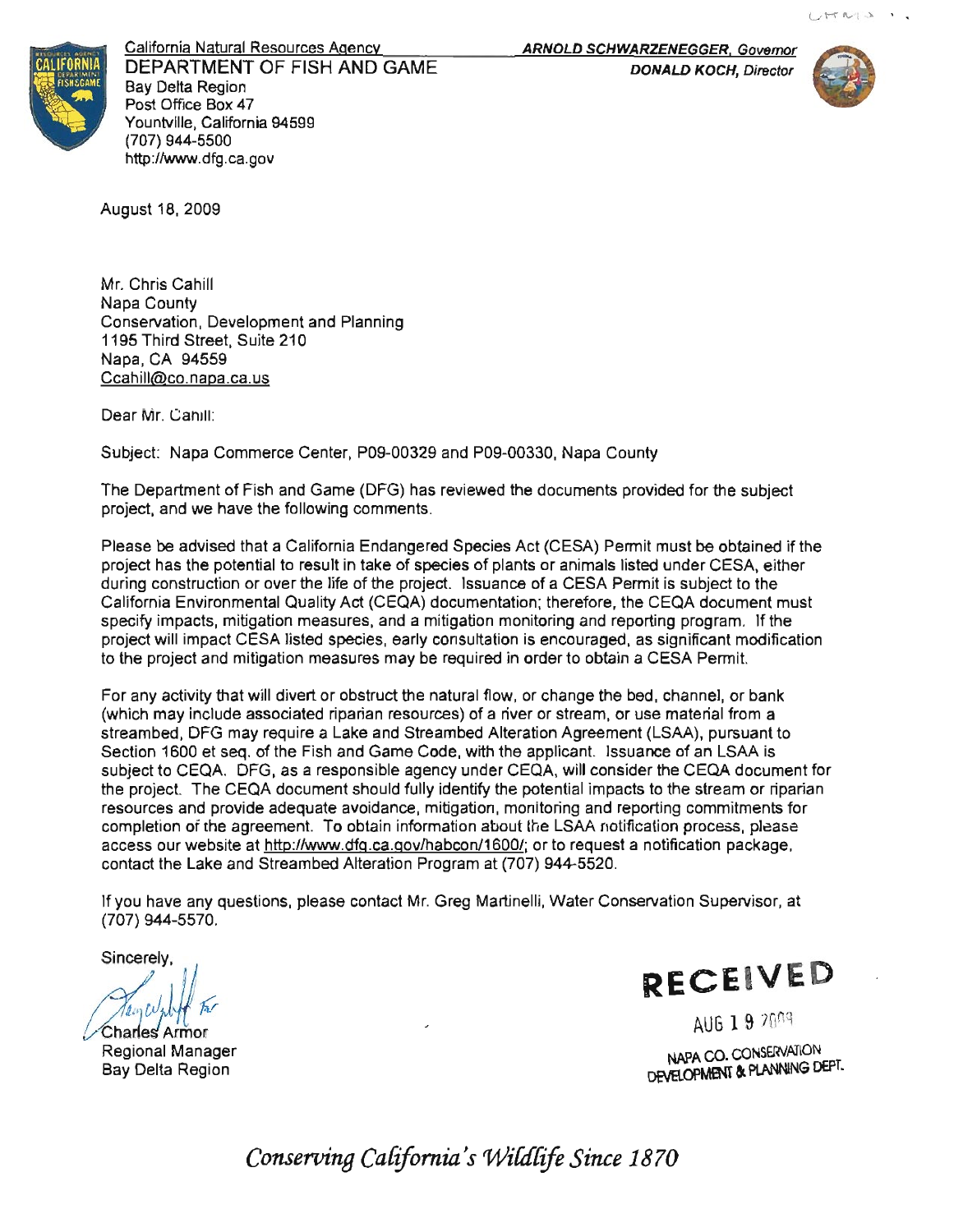RWOCB Comments 8.19.09 From: Fred Hetzel [FHetzel@waterboards.ca.gov] Sent: Wednesday, August 19, 2009 10:33 AM<br>To: Cahill, Christopher Cc: Bill Hurley Subject: Napa Commerce Center (APN 057-210-056) Permit Application andInitial Study Request for Comments

Hell Chris,

In the application submitted to the County by Napa 34 Holdings LLC, the applicant requests a waiver from the Napa County Post Construction Run-off Management<br>Requirements. The applicant states that the combination of limited space,<br>unfavorable soil conditions for infiltration and shallow groundwater sup waiver. However, the development abutting this proposed project to the west has the<br>same limitations, but is designed to meet the County's requirements on controls of<br>post development run-off volumes. This project should t

Thank you for the opportunity to comment. Fred

Fred Hetzel SFB-RWQCB 1515 Clay St., Suite 1400<br>0akland, CA 94612<br>phone 510-622-2357 FAX: 510-622-2460 e-mail fhetzel@waterboards.ca.gov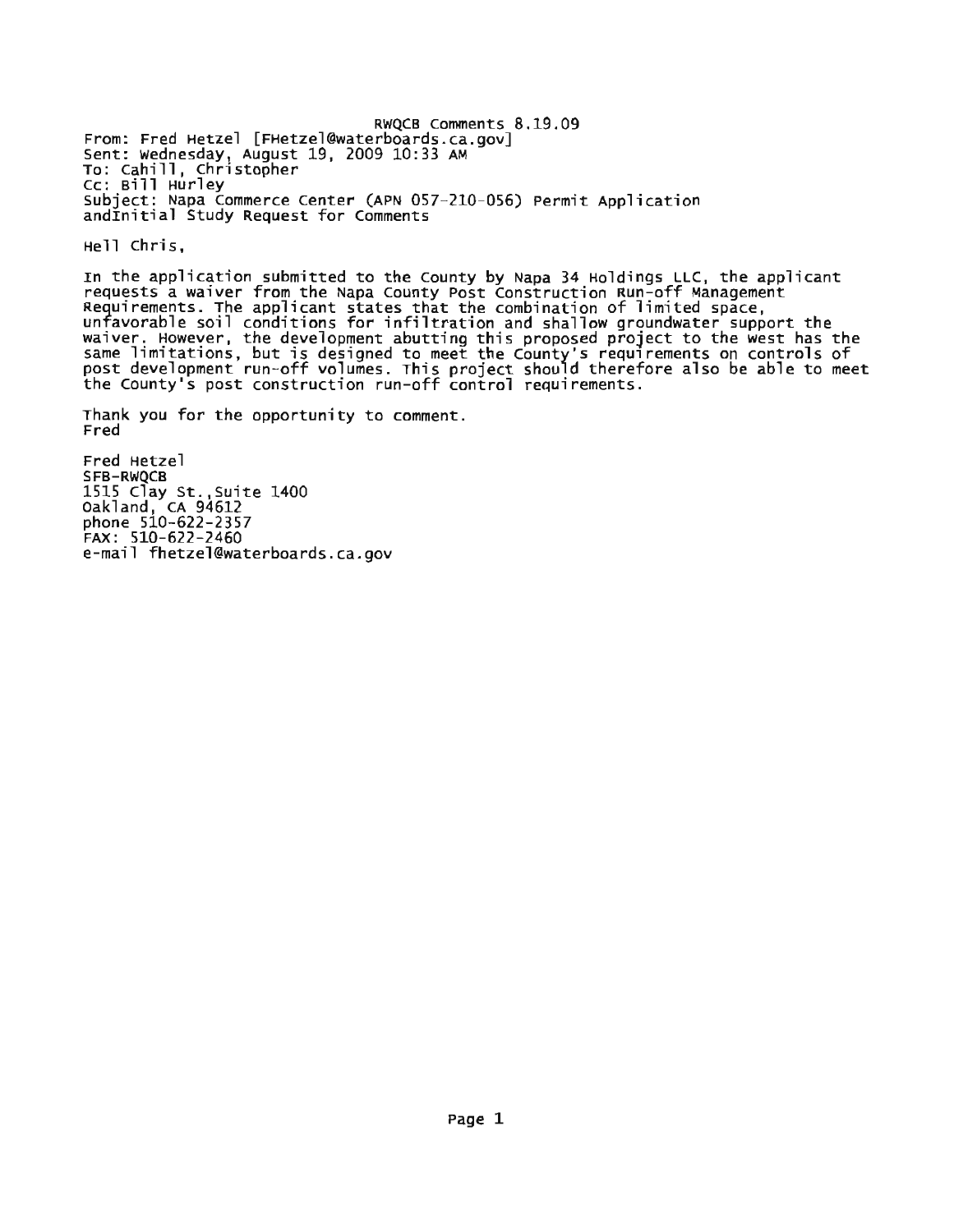**DEPARTMENT OF TRANSPORTATION ILI GRAND AVENUE** P.O. BOX 23660 OAKLAND, CA 94623-0660 PHONE (510) 622-5491 FAX (510) 286-5559 **TTY 711** 



Flex your power! Be energy efficient!

March 3, 2010

NAP029865 NAP-29-3.93

Mr. Chris Cahill elopment and Planning Department<br>Suite 210  $\mathbf{R}^d$ County of Napa<br>1195 Third Street, Suite 210 otr<br>15<br>hi  $\overline{\mathbf{S}}$ Napa, CA 94559

Dear Mr. Cahill:

#### er<br>G specifications,  $\overline{0}$ the following the following the following term in the following term in the following term in the following te<br>Big of the following term in the following term in the following term in the following term in the second term r<br>I must 20 Airport 2014<br>Airport 2014 rc<br>I JECT – TI .<br>E reference. include  $(TIS)$

ep<br>ne<br>a nia Department of Transportal<br>bcess for the Napa Greenwood<br>the TIS. Our previous commer o<br>vo<br>nr n:<br>er apa Oreer<br>revious co ni<mark>a Departmen</mark>t m<br>e i early stages of the environmental review process for the ject. The following comments are based on the TIS. Our proporated here by reference. a I<br>:ss<br>T  $e$  Califo : t<br>I (evaluated, 1: WW completed, 1: District Branch Chief Chief Chief Chief Chief Chief Chief Chief Chief Chief Chief Chief Chief Chief Chief Chief Chief Chief Chief Chief Chief Chief Chief Chief Chief Chief Chief Chief Chief or<br>ges<br>h incorporated here by reference.

- y<br>m ta<br>20 here by reference.<br>ovide AM and PM Peak Hour turning movement volumes for<br>bject Only Conditions, 2030 Cumulative Conditions Only, and  $\frac{1}{2}$  and the movement volumes<br>the turning only, a<br>the conditions Only, ei<br>Cumulative<br>Cu intersection<br>Section  $\mathbf{j}$ 5 Project Conditions.
- n<br>Prog<br>In irr<br>the<br>Department<br>Department fing northbound (NB) left to<br>in in order to accommodate route (SR) 29/Airport Boulevard intersection in order to accommodate<br>Please be reminded that a left turn lane requires both storage and decel m lane requires both storage and decel<br>er to the Department's Highway Desigr<br>Ira Finegan of my staff at (510) 622-16 g the existing northbound (NB) le nc<br>ug<br>zh o<br>Conditions<br>Conditions or<br>TC<br>er n<br>Department<br>Department lin<br>di r<br>!  $\overline{d}$

of Greenwood pes<br>22volumes Only staff at (5<br>Ira Finegan of my staff at (5<br>y questions regarding this letter. lefta<br>a<br>com december 1986 sandra finegan@dot.ca.gov with any questions regarding this letter. u

Manual,

Sincerely,

hoa Corboni<br>LISA CARBONI<br>District Branch Chief

vv<br>.<br>.<br>.go **LISA CARBONI** <sup>iew</sup>



س<br>بر<br>بر MAR 0 5 2019

LOPMENT & PLAN (Department)<br>Nepart  $\mathfrak{g}$ and

"Caltrans improves mobility across California"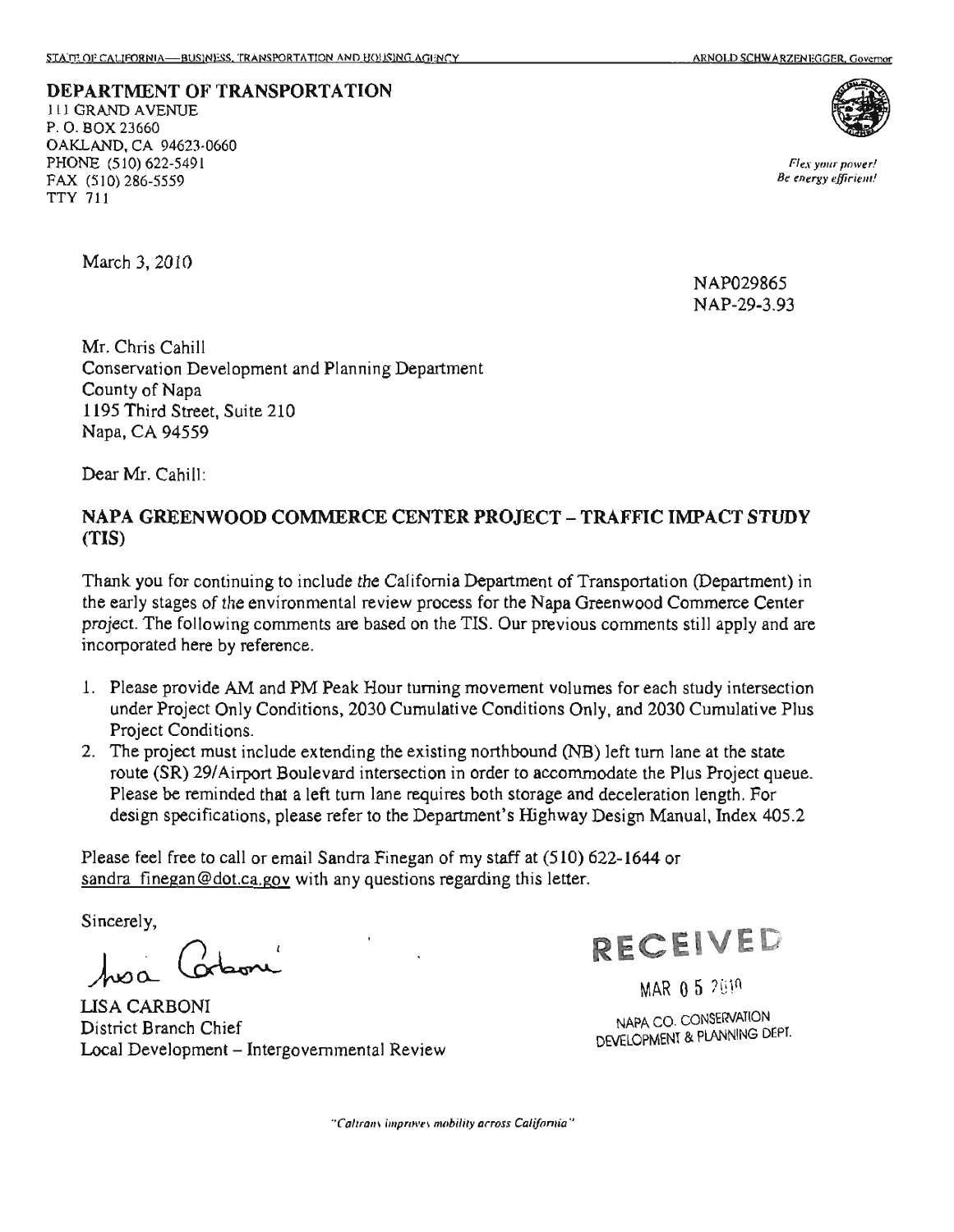### **DEPARTMENT OF TRANSPORTATION**

**111 GRAND AVENUE** P. O. BOX 23660 OAKLAND, CA 94623-0660 PHONE (510) 622-5491 FAX (510) 286-5559 **TTY 711** 

September 29, 2009

RECEIVED

OCT 0 2 2009 NAPA CO. CONSERVATION NAPA CO. CONSERVATION

> NAP029865 NAP-29-3.93

Mr. Chris Cahill ....<br>Development and Planning la<br>I County of Napa Napa<br>I Street, Su  $\ddot{t}$ , will be a more than the contract of the contract of the contract of the contract of the contract of the contract of the contract of the contract of the contract of the contract of the contract of the contract of the contra  $te$  210 re<br>i5<br>ill <sup>p</sup> Napa, CA 94559<br>Dear Mr. Cahill:

#### e<br>B  $\mathbf{A}$ en<br>E comments of the comments of the comment of the content of the content of the content of the content of the content of the content of the content of the content of the content of the content of the content of the content of final - I<br>atio financing, control in the control in the control in the control in the control in the control in the control in the control in the control in the control in the control in the control in the control in the control in the c e. p.<br>Da for work  $\overline{\mathbf{c}}$ er<br>NTE e ce ervice<br>The Services<br>The Services  $\mathbb{C}\mathsf{N}\mathsf{WOOD}$  con  $\mathbf c$ responsib<br>De<br>Deli a<br>List<br>List moisture,

)<br>ay<br>je Cy<br>in<br>il/i ne<br>ed<br>f the are for the area and process to the area and property erd<br>Fr<br>F nt<br>dad<br>ea<br>ne epartme<br>mend th<br>; are res es<br>: a<sub>l</sub><br>: el ortation (Depa<br>nwood Comm<br>litional comm g final review. As the lead agency, the County of Napa<br>including any needed improvements to state highways.<br>ing. scheduling. implementation responsibilities and lea esponsionnes and lea<br>neasures. Required ro<br>te of Occupancy. Sinc tully discussed for all proposed mitigation measures. Required ro<br>completed prior to issuance of the Certificate of Occupancy. Sinc er<br>ni<br>.h additional co<br>County of Na<br>state highway er<br>ee Transportation<br>pa Greenwood (<br>rral additional cy<br>e I<br>or ncerns are adequately addressed, we strongly recom<br>cant and the Department to ensure that our concern<br>ew process, and in any case prior to submittal of a The that our concern<br>The submittal of a<br>Count process;<br>Counter the strongly e<br>Napa hi tie<br>levar<br>th<br>rec im<br>ie l<br>ili<br>s. l<br>cu<br>nd ly<br>cc<br>ta<br>ro mition was made the material proposed mitigation responses<br>hould be fully discussed for all proposed mitigation measure<br>hould be completed prior to issuance of the Certificate of Ocermit<br>is required for work in the state r n<br>u<br>t Required Napa G<br>referral;<br>ncy, the<br>nents to igation, including any needed improvements to<br>n, financing, scheduling, implementation response as<br>of<br>W  $\frac{1}{2}$ ing comments are based on the project refers<br>g pending final review. As the lead agency, suance of the Certificate<br>the state right of way (RC<br>dequately addressed, we<br>experience to ensure the and in any case prior to n<br>on<br>ic s for the<br>the during the during the during the during the during the during the during the during the during the during<br>the during the during the during the during the during the during the during the during the during the ct<br>ge<br>utio permentant<br>to case perfect<br>right of the rt<br>V ss, and in any case pr concerns<br>contra<br>concerns to the contract of the concernion of the concerns of the concerns of the concerns of the concerns of the concerns of the concerns of the concerns of the concerns of the concerns of the concerns of and the the the theorem and the projection o<br>ie<br>icl of ny<br>m<br>he<br>ht and in any c<br>ring the encre<br>croachment e<br>encroachment<br>de ad<br>dit<br>it egarding encr<br>*ices*  $C$ <br>re<br>elev the :h<br>ta  $\overline{\mathbf{r}}$ for including<br>le environme contribution<br>in<br>15. pi<br>vie<br>ard ان<br>سا<br>س of nu<br>)n,<br>dis<br>let California<br>California<br>California Per<br>Ati<br>Iyup<br>Ati ap<br>|<br>|11<br>|<br>|tie ee<br>eq<br>il<br>nt w<br>m יי<br>ת o<br>h e<br>C ท<br>o<br>าง

# not lines.

- nd<br>m )<br>ers<br>ver or<br>v ed<br>e dress the additional truck traffic generated by this propose<br>ite (SR) 29 maintenance due to wear and tear on the road<br>automobile traffic.<br>exit is located on a conventional highway. Any landscape Fic generated by this p<br>to wear and tear on the ed<br>lt .<br>ra: ron regarding of<br>Services<br>dress the addition ت<br>fr s<br>a<br>pil<br>nte
- ts<br>e<br>l. ocated on a conventional highway. Any landscape improver<br>onsibility of the local agency. The County of Napa will nee<br>reement with the Department. (a) 29 maintenance due to wear and tear on the roadbel to<br>bile traffic.<br>boated on a conventional highway. Any landscape im<br>onsibility of the local agency. The County of Napa w re<br>pa ity<br>pe:<br>nd าy<br>m<br>oเ . 11<br>101 sibility of the local agency.<br>ement with the Department. m<br>hig<br>ne e 1<br>Inc<br>!!!
- ens not be pla<br>lity lines. and utility limits of the contract of the contract of the contract of the contract of the contract of the contract of the contract of the contract of the contract of the contract of the contract of the contract of the cont on<br>vii<br>ut is<br>Te I that California Redwood/S<br>noisture, can create havoc o king moisture, can create havo



Flex your power! Be energy efficient!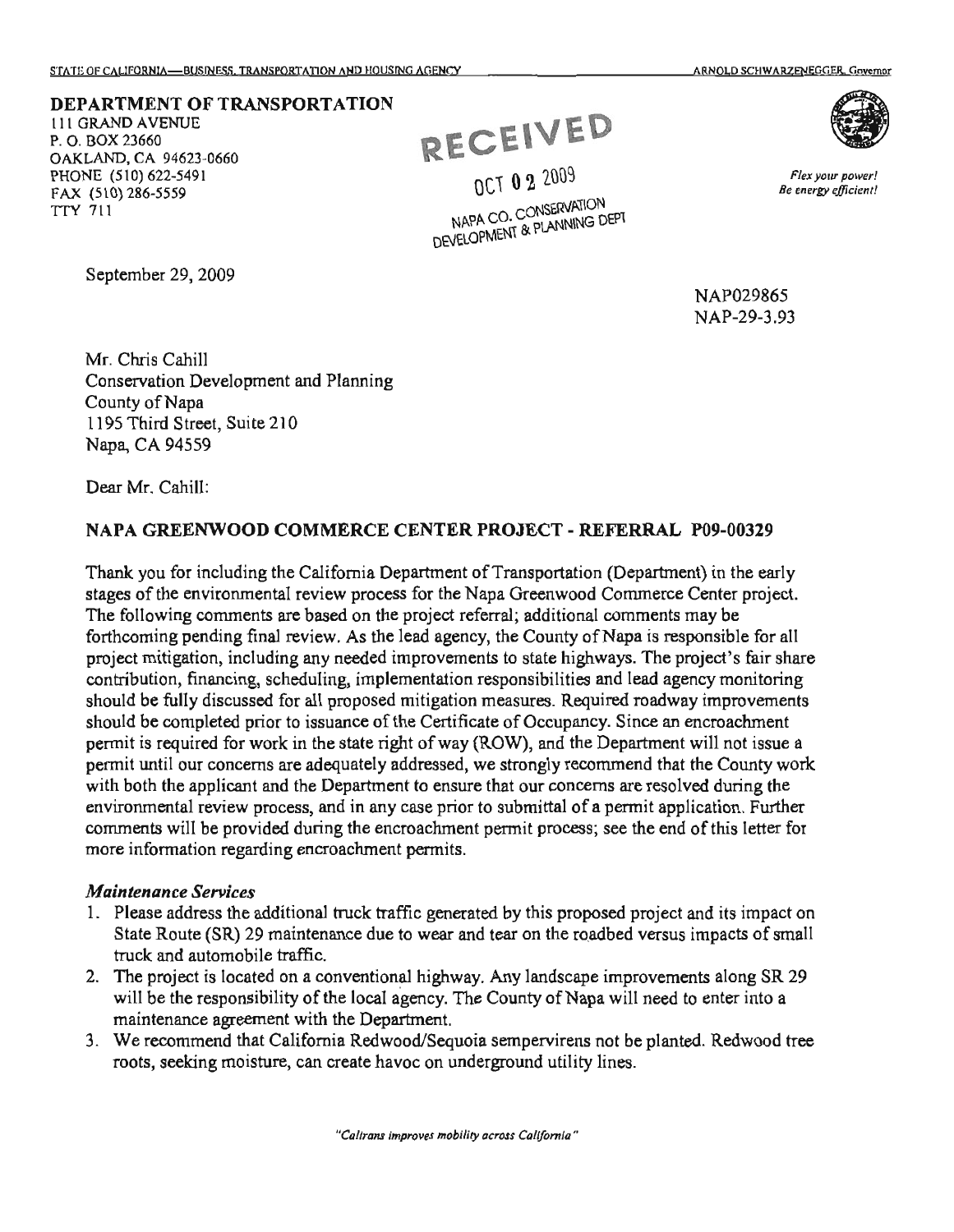Mr. Chris Cahill September 29, 2009 Page 2

# **Transportation Permit**

Project work that requires movement of oversized or excessive load vehicles on state roadways, such as State Route (SR) 29, requires a transportation permit that is issued by the Department. To apply, a completed transportation permit application with the determined specific route(s) for the shipper to follow from origin to destination must be submitted to the address below.

Office of Transportation Permits California DOT Headquarters P.O. Box 942874 Sacramento, CA 94274-0001

of  $\overline{a}$ Storm metIf BMPs. See the following website link for more information; http://www/dot.ca.gov/hq/traffops/permits/.

# **Example 10 November 11**<br>|<br>https://www.communications

 $\int$ : document<br>Externa<br>Externa  $\overline{a}$ ord<br>., and l, a cultural resource study by a qualified, professional archaeologist, to ensure<br>ce with CEQA, Section 5024.5 of the California Public Resources Code and Volume<br>partment's Standard Environmental Reference (http://ser.dot ni<sup>.</sup> ati<br>Or ic:<br>es er<br>P nd<br>ir searches warranted, includes<br>of a current archaeolog ation of a current archaeolo<br>California Historical Resour<br>thin state ROW Current rea be the cords search n re<br>earc<br>ure by). These<br>incroachment<br>to apply to NE<br>e requirement five ROW, these requirements also apply to NE<br>a project. Work subject to these requirement mod<br>s wi d<br>ie ese requirements, and/or m<br>d driveways qualified, ch<br>R ROW. Curre<br>s the records Department requires the records<br>, professional archaeologist, to en<br>lifornia Public Resources Code a an<br>Ca<br>Cu<br>con d<br>T<br>oa PI<br>:41<br>'e' en<br>or<br>v s,<br>dri og<br>ce<br>1,g<br>al d documents<br>Contra Contra Contra Contra Contra Contra Contra Contra Contra Contra Contra Contra Contra Contra Co<br>Contra Contra Contra Contra Contra Contra Contra Contra Contra Contra Contra Contra Contra Contra Contra Contr is lifornia Public Resource n, must be fulfilled before a<br>e ROW, these requirements<br>a project. Work subject to t ROW, these requirements<br>project. Work subject to thannelization, auxiliary latures, curbs, sidewalks a is mation System if construction activities are proposed within stateles must be no more than five years old. The Department required and the prior of a subtract control of the prior of and the prior of and the prior of a sub l Reference (http://ser.do<br>n, must be fulfilled befo unelization, auxilia<br>es, curbs, sidewalk<br>. e<br>if  $\lim_{t \to \infty}$ adjacent <sup>1</sup><br>adjacent time<br>ation of the Napaton <sup>1</sup> e docum<br>nter of t<br>proposed ep<br>construction<br>acc  $, c$ e<br>Pol rch from the Northwest Information Ce<br>on System if construction activities are<br>nust be no more than five years old. Th<br>a cultural resource study by a qualified vith CEQA, Section 5024.5 of the C<br>ment's Standard Environmental Ret atı<br>. to n five years old.<br>
study by a quali<br>
ion 5024.5 of the  $\frac{2}{5}$ nts, including applicable mitigationed for project-related work in state of  $\frac{1}{2}$ for international applicable mittgative issued for project-related work in standard is a federal action of ideas, but is not limited to: lane widening features such as slopes, drainage n<br>m or<br>de<br>un ne<br>st treat<br>treatment<br>5 w<br>al<br>ne<br>es, r<br>cu<br>ve artment's Standard E<br>nts, including applical<br>ued for project-related<br>s when there is a feder slop provide wing weeks in:<br>al Resources<br>piect environmental do do<br>th<br>that<br>ec arc<br>pli<br>ela<br>fe Impact include resources<br>Incord search from the<br>information System Section<br>Studies<br>Study factorized<br>interactions tu<br>1 !<br>ic  $\frac{1}{2}$  reading ai<br>at m<br>**Re**<br>ot DC ISSI<br>Imente er<br>an<br>De<br>m<br>is: s,<br>:ir<br>1t u<br>pi<br>rd to ipl<br>iri ://www.dot.ca.gov/hg/trafforms/developerationalsystems/reports/tisguide.pdf to the pdf of the pdf or the pdf or the pdf or the pdf or the pdf or the pdf or the pdf or the pdf or the pdf or the pdf or the pdf or the pdf or

# icent to<br>rm *Wat*

ng<br>ty<br>t Chenter The must be must<br>Center The must also a must be project.<br>The must be the penature of the materials and project. of the total internal and the total problem.<br>
In order to ensure water quality standards are be<br>
the aroject also needs to be compliant with the Cour quality standards are be<br>compliant with the Coutrates the project will me ne<br>er ec<br>al<br>re state ROW, the project also needs to be compliant with the C<br>ase forward documentation that demonstrates the project will<br>be Department and the County's NPDES permit یں<br>S a<br>Department - r<br>lat<br>ard<br>ith<br>ec t<br>california<br>california<br>california ii<br>id ser.<br>an<br>e p<br>su<br>bin be it<br>.. on<br>ite<br>| to sumentation that demonstr<br>and the County's NPDES produced<br>restings (BMPs) will be used ng<br>en<br>ate<br>b b em<br>Pl ent runo<br>ly with<br>n order net comply with<br>permit. In order<br>OW, the project<br>vard documentation<br>tment and the Co pje<br>en<br>es p<br>n m<br>cc<br>m m Water<br>lischarges, construction as well as p al<br>m .<br>ام into the state ROW<br>arge System (NPD)<br>charge into the stat ie Di be ne<br>th<br>pi pliance criteria for both to en<br>U in<br>sc<br>di<br>Pl ik<br>Tg<br>et utant Di<br>prior to<br>Japa's Nunliance eh<br>Preparation<br>Preparation a<br>ar<br>M رکنا<br>خت

le e<br>Cal criteria for both the Department and the County's NPDES permit.<br>It reatment Best Management Practices (BMPs) will be used to ensure storm was applicable standards, list which BMPs will be used and in what capacity. Plear ranagement in actives (BIVIT s) will be used to ensure stem was<br>ards, list which BMPs will be used and in what capacity. Pleas g any ap to:<br>ty.<br>iny e :<br>ic en<br>en vr<br>le require<br>ut <mark>j</mark>  $\alpha$  pertinent ma Ps<br>he h BM<br>h BM<br>any c standards de<br>en<br>ite the permit of the permit.<br>And architection and permitted and the permitted and the permitted and the permitted and the permitted and the<br>description of the permitted and the permitted and the permitted and the permitted an ensure<br>England<br>England project<br>project<br>CS to ieri<br>bet<br>oc m<br>e c err<br>fic<br>... BMPs.

## i) rc<br>le g<br>String  $\overline{a}$

 $\frac{1}{2}$ ensure ts<br>.  $\frac{1}{\sqrt{\frac{1}{\sqrt{\frac{1}{\sqrt{\frac{1}{\sqrt{\frac{1}{\sqrt{\frac{1}{\sqrt{\frac{1}{\sqrt{\frac{1}{\sqrt{\frac{1}{\sqrt{\frac{1}{\sqrt{\frac{1}{\sqrt{\frac{1}{\sqrt{\frac{1}{\sqrt{\frac{1}{\sqrt{\frac{1}{\sqrt{\frac{1}{\sqrt{\frac{1}{\sqrt{\frac{1}{\sqrt{\frac{1}{\sqrt{\frac{1}{\sqrt{\frac{1}{\sqrt{\frac{1}{\sqrt{\frac{1}{\sqrt{\frac{1}{\sqrt{\frac{1}{\sqrt{\frac{1}{\sqrt{\frac{1}{\sqrt{\sqrt{1\cdot\frac{1}{\sqrt{\sqrt{1\cdot\frac{1}{\sqrt{\sqrt{1\$ et<br>. m<br>. ffic Imp<br>use inclue<br>paration th  $C$ <br>here TIS to ensure that project-relat<br>encourage the County to coord<br>and appreciate the opportunity to the<br>ac<br>the a tion detailed below in the TIS to ensure that project thoroughly assessed. We encourage the County to the our office, and we would appreciate the opportument's "Guide for the Preparation of Traffic Imparties adway facilities are thoroughly assessed. We encourage the County to coordinate<br>the of the study with our office, and we would appreciate the opportunity to revise<br>of work. The Department's "Guide for the Preparation of Tr actities are inoroughly assessed. We encourage the County to coordinate<br>he study with our office, and we would appreciate the opportunity to revio<br>The Department's "Guide for the Preparation of Traffic Impact Studies" be reviewed prior to initiating any traffic analysis for the project; it is available at the following website: http://www.dot.ca.gov/hq/traffops/developserv/operationalsystems/reports/tisguide.pdf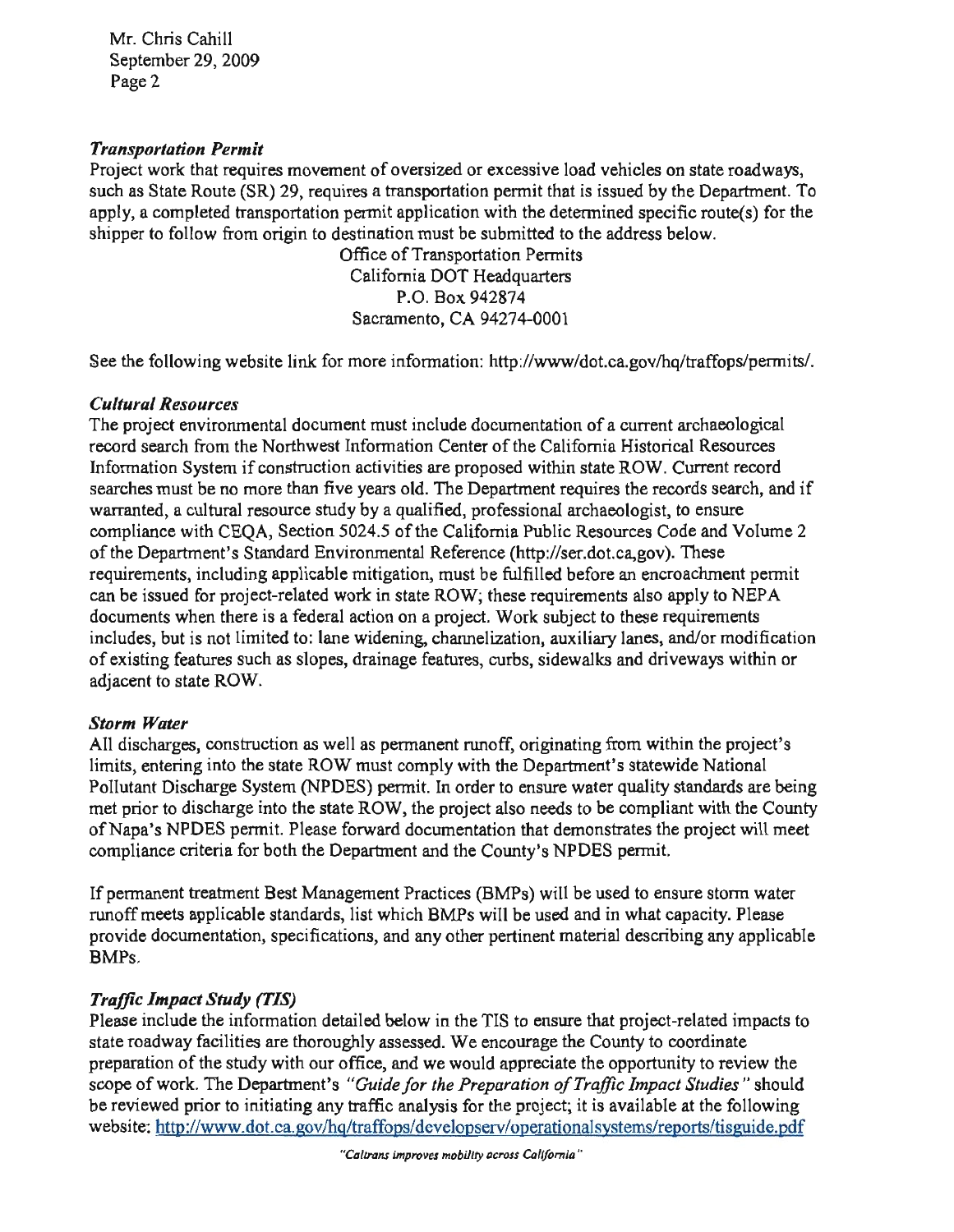Mr. Chris Cahill September 29, 2009 Page 3

The TIS should include:

- 1. Site plan clearly showing project access in relation to nearby state roadways. Ingress and egress for all project components should be clearly identified. State ROW should be clearly identified. Please include a vicinity map.
- 2. Project-related trip generation, distribution, and assignment. The assumptions and methodologies used to develop this information should be detailed in the study, and should be supported with appropriate documentation.
- e<br>C and future, which is the transition wouldnd cumulative plus project scenarios. Calculation of consider all traffic-generating developments, both existing and intersections. The analysis should bution to area traffic and degradation to existing and ative traffic volumes should consider all traffic-generating developments, both exiture, that would affect study area roadways and intersections. The analysis should  $y$  identify the project's contribution to area traffic ative levels of service. Lastly, the Department's LOS threshold, which is the transi<br>in LOS C and D, and is explained in detail in the Guide for Traffic Studies, should<br>d to all state facilities. c<br>h<br>cumulative<br>cumulative and 'ie<br>ifi example pairly traine, that and i to peak hour vertifies and tovers of service<br>cantly affected roadways, including crossroads and controlled inters<br>g plus project, cumulative and cumulative plus project scenarios. g plus project, cumulative and cumulative plus project scenarios<br>ative traffic volumes should consider all traffic-generating devel-<br>ture, that would affect study area roadways and intersections. The<br>identify the project's and future, that would affect study area roadways and intersections. The .<br>de<br>r er<br>3<br>-.. ite died indijfte dita deg.<br>Department's LOS thresh s<br>tir<br>*de* hri<br>de<br>m  $\begin{bmatrix} 1 & 1 \\ 1 & 1 \end{bmatrix}$ is<br>th  $\begin{array}{c} \n\mathbf{a} \\
\mathbf{b} \\
\mathbf{c} \\
\mathbf{c} \\
\mathbf{d} \\
\mathbf{c} \\
\mathbf{d} \\
\mathbf{c} \\
\mathbf{c} \\
\mathbf{c} \\
\mathbf{c} \\
\mathbf{c} \\
\mathbf{c} \\
\mathbf{c} \\
\mathbf{c} \\
\mathbf{c} \\
\mathbf{c} \\
\mathbf{c} \\
\mathbf{c} \\
\mathbf{c} \\
\mathbf{c} \\
\mathbf{c} \\
\mathbf{c} \\
\mathbf{c} \\
\mathbf{c} \\
\mathbf{c} \\
\mathbf{c} \\
\mathbf{c} \\
\mathbf{c} \\
\mathbf{c} \\
\$ ve<br>l ti<br>red<br>tim learly identify the project's contributic<br>umulative levels of service. Lastly, the<br>etween LOS C and D, and is explainea ea<br>ec insifications<br>interactions<br>interactions i<br>ec<br>u<br>u , c<br>blu<br>*rose*<br>C دن<br>a<br>http:<br>ijf ative<br>ture, works and the control of the control of the control of the control of the control of the control of the control of the control of the control of the control of the control of the control of the control of the control of th en<br>ifisti<br>in nu<br>we<br>ued s<br>ig<br>u  $\overline{D}$ 3. Average Daily Traffic, AM and PM peak hour volumes and levels of service (LOS) on all
- Please include a list of<br>dates and trip generation fo  $\frac{1}{2}$ and environmental<br>ase include a list of provided to all state facilities.<br>applied to all state facilities.<br>Permits of other development projects and roadway improvements in the project students. ect stud<br>d for al al<br>o<br>at: .<br>เล is nt<br>vide<br>ei forment projects and roadway improvements<br>ing for all phases of the project, should be clearly<br>formation should be included in both the TIS as en<br>le<br>IS<br>Pl e<br>is.<br>or es of the project, should<br>uld be included in both the<br>project baseline condition clearly establish project baseline condition<br>nent projects, including estimated complet<br> $\frac{1}{2}$ ne<br>ed p.<br>ad<br>ni rc<br>p<br>cl d<br>ti ore<br>ha<br>sho isl<br>in<br>nd ne<br>: a<br>es: p<br>fc<br>. ument in order to clearly responsibilit<br>de<br>sponsibilities e<br>-<br>-با<br>e na<br>tie<br>ec d<br>ul:<br>us ممبر<br>Iy sc اتا<br>at: each project. tu<br>Lo<br>Lo
- s, va<sub>.</sub> to  $\overline{a}$ tra<br>fa ro<br>ne ea<br>la  $nd s$ required baseline intersection geometric<br>intersection geometric the project site<br>ing the project site estimate<br>io c illustration of traffic conditions includin<br>bution percentages and volumes as well a above.<br>The above the plane of the Plane of Plane of the Plane of the Plane of the Plane of the Plane of the Plane of <br> $\sim$ .<br>15 nojec<br>raffic<br>es an ะง<br>ท<mark>อ</mark> Fair project.<br>Schematic illustration of<br>trip distribution percentas  $t_1$ Schemat<br>rip district<br>configur pd<br>ifi incorporated
- $xy$ en<br>on and Guide School Plan. The project's consistent<br>an and the Napa County Transportation<br>hould be evaluated. ת<br>^\* the project site building potential as identified in the General Plan. The project's contained with 4, and show that 4, and 4, and 4, and 4, and 4, and 4, and 4, and 4, and 4, and 4, and 4, and 4, and 4, and 4, and 4, and rp<br>un<br>rat<br>1 la<br>Ja<br>alt al<br>ne<br>ex it<br>P<br>Ls configurations, for the scenarios described<br>The project site building potential as ident<br>with both the Circulation Element of the G ment ot th<br>on Manage io<br>m sco<br>g<br>ngo Planning Agency's Co oj<br>ot<br>ng
- ior<br>. fair share contribution, financing, scheduling,<br>l agency monitoring should also be fully discussed ed existing nning Agency's Congestion Management Plan should be evaluated.<br>tigation should be identified for any roadway mainline section or intersection with<br>ufficient canceity to maintain an acceptable LOS with the addition of proje yficient capacity to maintain an acceptable EOS with the addition of project-retail<br>Vor cumulative traffic. The project's fair share contribution, financing, scheduling by roadway mainline section or intersection w<br>cceptable LOS with the addition of project-re<br>t's fair share contribution, financing, scheduli iden<br>Ise en<br>ire  $m<sub>0</sub>$ <br>ecom na<br>a ai<br>e<br>ur  $T$ <br>iliea ler<br>m<br>fr implementation responsibility of the series of the process of the process of the reader of the reader of the reader of the reader of the reader of the reader of the reader of the reader of the reader of the reader of the r Mitigation should be i<br>insufficient capacity to<br>and/or cumulative trat plementation resport<br>proposed mitigation  $\frac{1}{2}$ <br>sence me<br>ppe<br>**i***m* construction

# Encro

r<br>ne:<br>y,  $\frac{1}{2}$ / requires an encroach<br>hment permit applicat order that<br>the advised that work that encroaches onto the State ROW requires an encroachment per Consider<br>Consider ne<br>nd ichment Permit<br>be advised that work that encroaches onto the State<br>ssued by the Department. To apply, a completed e<br>unental documentation, and five (5) sets of plans, ni<br>. 'lease<br>hat is<br>nviro tation, and five  $(5)$  sets of plans, clearly in 0660. Traffic-related mitigation measures will be incorporated into the construction plans during